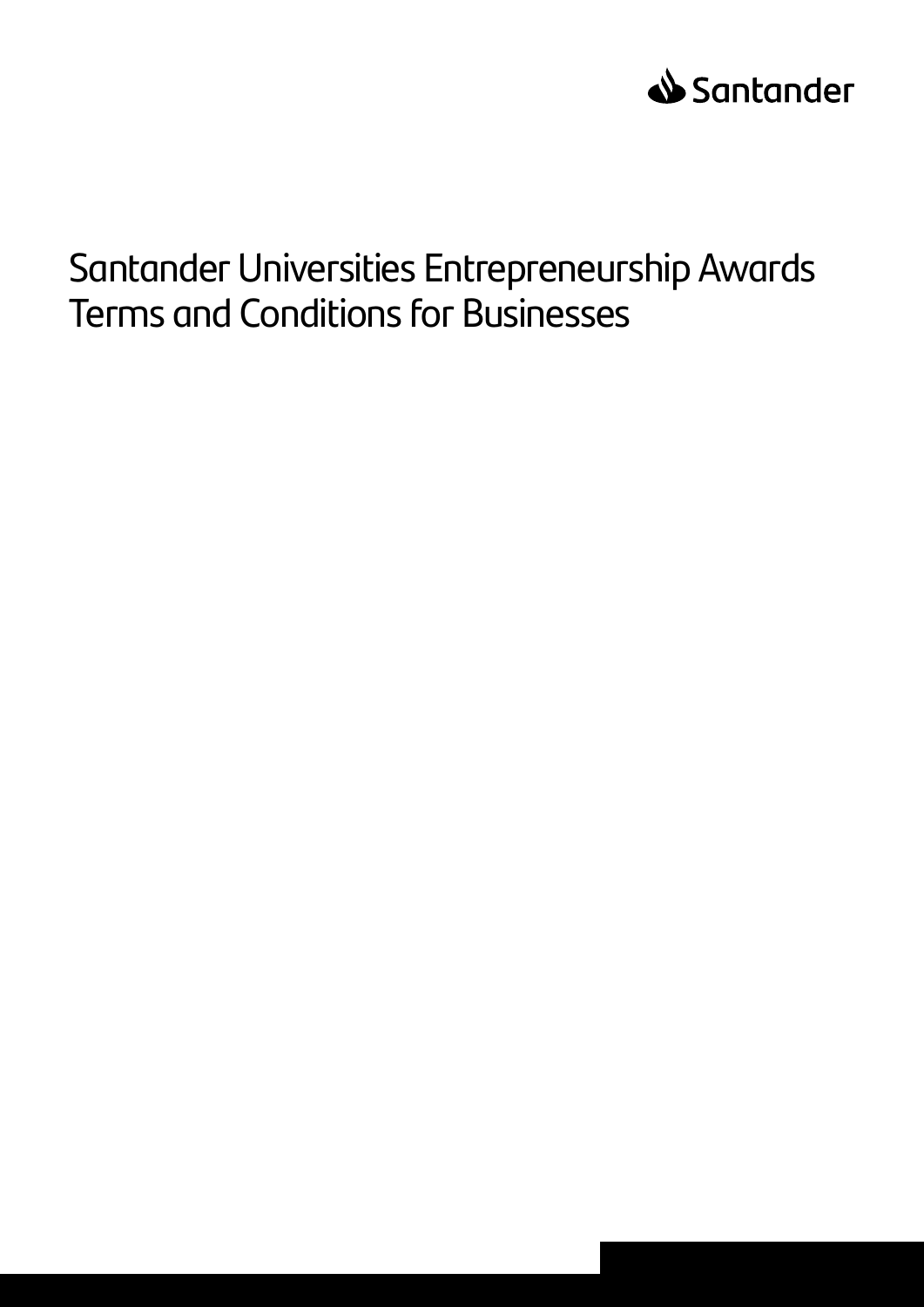## **Eligibility criteria**

You must be a student (see Note 1) and/or graduate (see Note 2) from a Santander Universities UK partner university. To see the full list of eligible universities please visit **www.santander.co.uk/universities/our-partners**. One business can be entered per university partner.

Your business must be incorporated as a limited company, a partnership or set up with HMRC as a sole trader.

Your business must be able to show demonstratable traction (see Note 3) by way of the following:

- You have a working Minimum Viable Product (MVP) (see Note 4) that has been launched. We define an MVP as a useable feature of a product or service that has measurable performance outcomes.
- You must also meet two or more of the following criteria:
- 1. You have already raised funding or investment of up to £250,000. (This includes debt capital (e.g. personal/business loans, loans from friends/family etc), equity capital (e.g. funding/investment from investors/angels), any funding from Santander Universities, the university you are studying at, grant funding from organisations such as Innovate UK, competition winnings, funds raised through crowd funding platforms etc.
- 2. You have already made sales/be generating revenue.
- 3. You have gained users e.g. app downloads or have acquired clients/customers.
- 4. You are promoting/advertising the business publicly (e.g. public facing website) with the specific aim of attracting sales/users or investment in the next 6 to 12 months. Throughout the process applicants must be legally residing within the UK.
- All applicants must be at least 18 years of age.
- 
- Students or alumni must own a majority share in the business and be responsible for the direction and leadership of the organisation. This would normally include holding the title of CEO, Founder or Co-Founder.
- Note 1: Includes all levels of study.
- Note 2: Must have graduated within three years of the application submission date.

Note 3: Clear and measurable evidence that the business model works, the business is moving forward, and there is demand/need for the product/service.

- Note 4: By useable, your MVP needs to be thoroughly tested and fully functional. This is defined by three functions:
- 1. Users must be able to complete target actions and gain specific benefits from using the product.
- 2. The MVP is viable. It must solve the real problems your customers have.

3. The MVP is the minimum version of your product vision. It is not incomplete or untested.<br>Examples of MPVs could be an app, a programme, a physical product, websites (with some form of<br>call-to-action button) or a service

# **Submission criteria**

Nominated businesses must submit their entries via **Santander X** to Santander UK between Tuesday 20 April at 9am and Friday 30 April at 5pm. Any late submissions will not be accepted.

Your University Key Contact must sign off a submission form to confirm you will be representing the university on the programme. This form needs to accompany your application through Santander X. Applications with no valid submission form will not be accepted. For further information on this form please contact your university.

If your business is run by individuals from different universities the application can be submitted to Santander Universities on behalf of one partner institution only.

## **General terms**

Santander Universities (a division of Santander UK) reserves the right to withdraw any entry to the programme that is found to be in breach of any of the pre-established conditions and/or rules laid out in this document.

At least one member of your business must be available to participate in all stages of the programme. Santander Universities reserves the right to remove your business from the programme if this condition is not met.

Santander reserve the right to change or amend the individual's names on the judging panels and external partners/companies participating in any stage of the event.

Santander UK and Santander Universities accept no responsibility for any intellectual property rights infringements (including issues relating to third party copyright, design rights, patents, trademarks or trade names) and the revelation of business ideas, processes or products attained during the normal course of the programme.

All judges and Santander UK staff involved in the programme will be asked to sign confidentiality agreements to make sure Santander UK does its best to protect the businesses involved.

No responsibility can be accepted for entries not received for any reason nor for entries that are lost, mislaid or illegible.

Santander UK reserves the right to update or amend these terms and conditions without prior notice at any time.

Winners will be selected by the judging panel following completion of all finalist pitches.

Santander UK will notify successful applicants in person of their success at the official awards ceremony.

The judging panel in the final event will be asked to consider the following:

- o target market
- product and/or service and the problem it is solving
- business model and its viability
- competition
- the team.

The judges' decision is final, and no correspondence will be entered into. Each stage of judging will consist of a minimum of one independent judge.

Applicants will be responsible for any costs incurred in the process of the programme unless otherwise agreed with Santander UK or stated in this document. For any in-person events, Santander UK will cover travel costs up to £100 for all businesses.

The winning business will receive a £75,000 package of support.

The runner up business will receive a £50,000 package of support.

The six finalists will each receive a £5,000 package of support.

The prize money will be paid to the partner university of the winning business. It is then the university's responsibility to pay this into a UK bank account held in the name of either the business or the winning applicant(s).

The programme and these terms and conditions are governed by English law and any disputes will be subject to the exclusive jurisdiction of the courts of England.

By entering this programme, applicants are indicating their agreement to be bound by these terms and conditions.

# **Data protection**

For the purpose of this clause:

Data Protection Law means the Data Protection Act 2018, the General Data Protection Regulation (2017/679) (GDPR), the Privacy and Electronic Communications Regulation and all applicable laws which replace these including all applicable laws and regulations relating to processing of personal data and privacy, including where applicable the guidance and codes of practice issued by the Information Commissioner (or the data protection authority which replaces it).

Any reference in these terms and conditions to 'data controller', 'data processor', 'data subjects', 'personal data', 'process', 'processed', 'processing' and 'supervisory authority' shall have the meaning set out in the GDPR.

- 1. By entering this competition, you understand that Santander may collect, use and share information about you with its associated companies, service providers, your university where necessary and agents in order to administer the programme and delivery of the prize.
- 2. For more information about how we process your personal information please see the data protection statement below.

#### **Data Protection Statement**

Your personal data is data which by itself or with other data available to us can be used to identify you. We are Santander UK plc, the data controller. This data protection statement sets out how we'll use your personal data. You can contact Santander UK plc's Data Protection Officer (DPO) at 201 Grafton Gate East, Milton Keynes MK9 1AN if you have any questions.

#### **The types of personal data we collect and use**

By entering this programme, we'll use your personal data for the reasons set out below. The personal data we use may include:

- Full name and personal details including gender and contact information (e.g. address, email address, telephone numbers).
- University details (such as the name of the member of staff coordinating the programme and their associated contact details).
- o Business financial information (e.g. turnover, year established, company type, company website, name of co-founders, co-founders email addresses and details of any funding raised).
- Photographs and videos in relation to your participation in the programme.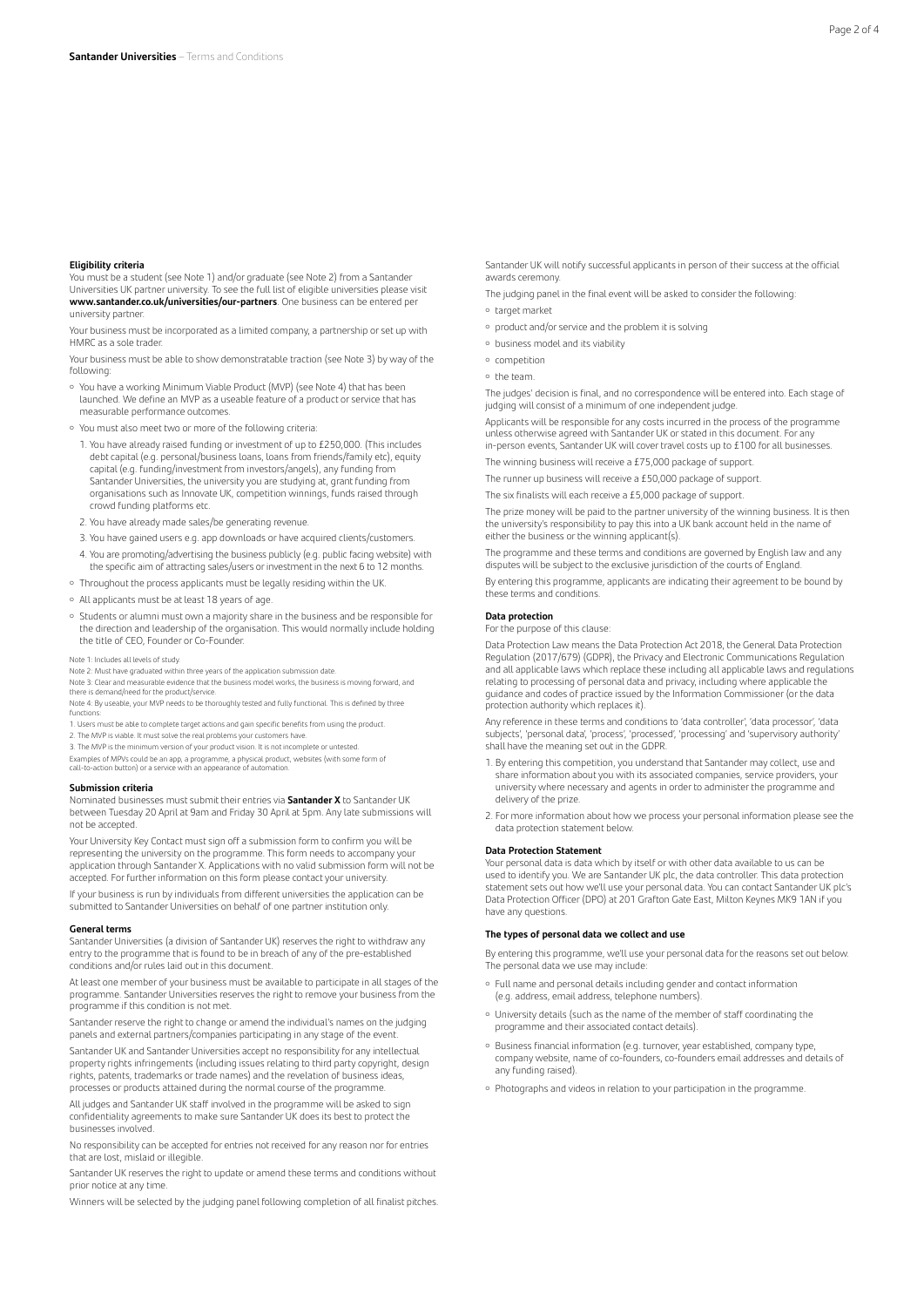# **Providing your personal data**

We'll tell you if providing some personal data is optional, including if we ask for your consent to process it. In all other cases you must provide your personal data so Santander UK plc can process your application.

Using your personal data: the legal basis and purposes

We'll process your personal data:

- 1. As necessary to perform our contract or agreement with you for the relevant service/ placement:
- a) to take steps at your request prior to entering into it;
- b) to decide whether to enter into it;
- c) to manage and perform that contract; and
- d) to update our records
- 2. As necessary for our own legitimate interests or those of other persons and organisations, e.g.:
- a) for good governance, accounting, and managing and auditing our business operations;
- b) to monitor emails, calls, other communications and activities relating to our dealings with you;
- c) for market research, analysis and developing statistics;
- d) to contact you in relation to competitions, events, initiatives and processes i.e. to determine if you have successfully passed to the next stage of the programme;
- e) to contact you to understand and assess the impact the Santander donations funding you have received has had on you; and
- f) to contact you to request your participation in events relating to the programme.
- 3. As necessary to comply with a legal obligation, e.g.:
- a) when you exercise your rights under data protection law and make requests;
- b) for compliance with legal and regulatory requirements and related disclosures;
- c) for establishment and defence of legal rights;
- d) for activities relating to the prevention, detection and investigation of crime;
- e) to verify your identity, make credit, fraud prevention and anti-money laundering checks; and
- f) to monitor emails, calls, other communications and activities relating to your dealings with us.
- 4. Based on your consent, e.g.:
- a) when you request us to disclose your personal data to other people or organisations such as a company handling a claim on your behalf, or otherwise agree to disclosures; and
- b) to send you marketing communications where we've asked for your consent to do so. I'm free at any time to change my mind and withdraw my consent. The consequence

might be that you can't do certain things for me. The information provided such as your name, information about your business, photos, videos, interview, statements by you may be used for brand promotion and publicity purposes. If you do not want your information to be used for these purposes you can opt out by indicating this on the submission form. For the pitching events you will be required to present information about your business to an audience. As such you

understand it is your responsibility to ensure that the information presented is not of confidential nature. Santander UK plc may work with third parties throughout the programme in order to provide you with developmental opportunities and experiences. These third parties may use your data to contact you and invite you to events and opportunities aimed at helping your business to grow.

# **Sharing of your personal data**

Subject to applicable data protection law Santander may share your personal data with the following where required:

- <sup>o</sup> The Santander group of companies and associated companies in which we have shareholdings.
- Companies and other persons who help us provide our events, our products and services.
- Our legal and other professional advisers, including our auditors where applicable.
- Government bodies and agencies in the UK and overseas (e.g. HMRC who may in turn share it with relevant overseas tax authorities and with regulators e.g. the Prudential Regulation Authority, the Financial Conduct Authority, the Information Commissioner's Office).
- Courts, to comply with legal requirements, and for the administration of justice.
- o In an emergency or to otherwise protect your vital interests.
- To protect the security or integrity of our business operations.
- When we restructure or sell our business or its assets or have a merger or re-organisation.
- Market research organisations who help to improve our products or services.
- Anyone else where we have your consent or as required by law.

#### **International transfers**

Your personal data may be transferred outside the UK and European Economic Area. While some countries have adequate protection for personal data under applicable laws, in other countries steps will be necessary to ensure appropriate safeguards apply to it. These include imposing contractual obligations of adequacy or requiring the recipient to subscribe or be certified with an 'international framework' of protection. We will take all reasonable steps necessary to make sure your information is protected to UK standards.

## **Criteria used to determine retention periods**

The following criteria are used to determine data retention periods for your personal data:

- o Retention in case of queries. We'll retain your personal data as long as necessary to deal with your queries in relation to the event.
- Retention in case of claims. We'll retain your personal data for as long as you might legally bring claims against us.
- o Retention in accordance with legal and regulatory requirements. We'll retain your personal data after the programme has come to an end based on our legal and regulatory requirements.

# **Your rights under applicable data protection law**

Your rights are as follows:

- o The right to be informed about our processing of your personal data
- The right to have your personal data corrected if it's inaccurate and to have incomplete personal data completed.
- The right to object to processing of your personal data.
- The right to restrict processing of your personal data.
- The right to have your personal data erased (the 'right to be forgotten').
- The right to request access to your personal data and information about how we process it.
- The right to move, copy or transfer your personal data ('data portability').
- o Rights in relation to automated decision making including profiling.

You have the right to complain to the Information Commissioner's Office. It has enforcement powers and can investigate compliance with data protection law: **ico.org.uk**. For more details on all the above you can contact Santander UK plc's DPO or request a copy of our 'Using My Personal Data' booklet by asking for a copy in branch or online at **santander.co.uk**.